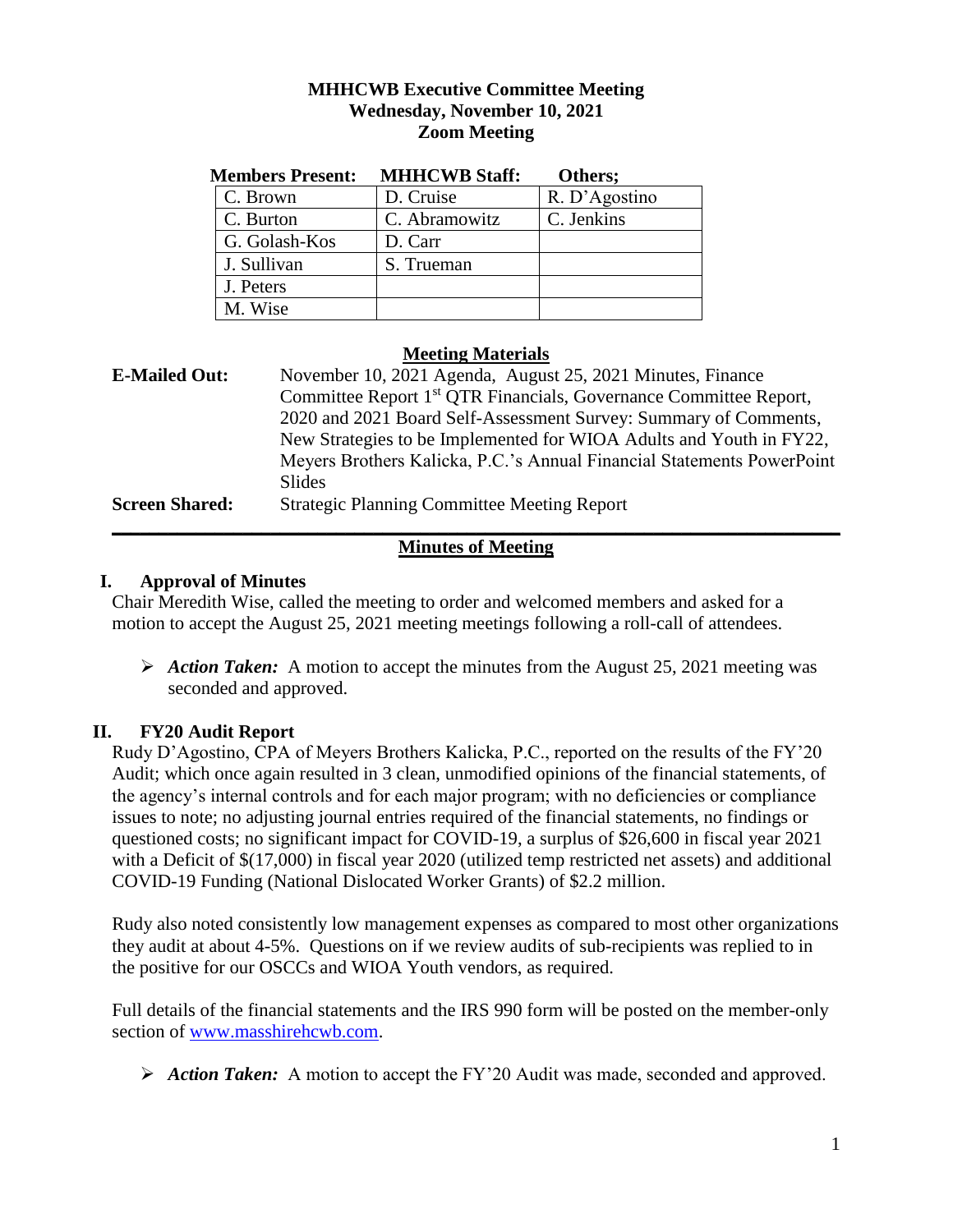# **III. Finance Committee Report 1st Quarter Financials**

Diana Carr provided 1<sup>st</sup> Quarter Financials which were reviewed by the Finance Committee and she noted most all income and expenses are in line with expectations and explained any variances. Some discussion on contracts and cash flow occurred but no major issues noted.

#### **IV. Governance Committee Report, Director Re-elections, New Nominations**

Meredith turned the meeting over to Clerk, Craig Brown. Craig advised the Governance Committee met on November  $3<sup>rd</sup>$  and had the following actions:

#### **A) Members with Terms Expiring December 2021**

The Governance Committee reviewed attendance for those members whose terms expire this December against the Board's By-Law policy and discussed their re-election:

| <b>Name</b>                |                 | <b>Title</b>              | <b>Company / City</b>                            |
|----------------------------|-----------------|---------------------------|--------------------------------------------------|
| 1. Eugene Cassidy          | President & CEO |                           | Big E, West Springfield                          |
| 2. Edward Demetrion        | VP of Sales     |                           | <b>Tiger Press, East Longmeadow</b>              |
| <b>Keshawn Dodds</b><br>3. |                 | <b>Executive Director</b> | Boys & Girls Club Family Center, Springfield     |
| 4. Kermit Dunkelberg       |                 | <b>Assistant VP, ABE</b>  | HCC / Ludlow Adult Learning Center, Regional Rep |
|                            | & Workforce     |                           | for all DESE Programs                            |
|                            | Development     |                           |                                                  |
| 5. Spiros Hatiras          | President & CEO |                           | Valley Health Systems, Inc., Holyoke             |
| 6. Pia Kumar               | Co-Owner        |                           | Universal Plastics, Holyoke                      |
| 7. Dr. Christina Royal     | President       |                           | <b>Holyoke Community College</b>                 |
| 8. Henry Thomas            | President       |                           | Urban League of Springfield, Inc., Springfield   |
| 9. Jacob Waah              | President & CEO |                           | Victory Home Healthcare, Inc., Holyoke           |

 *Action Taken*: The Executive Committee recommended the re-election of the above members at the Board December Annual meeting, for terms ending December 2024, pending outcomes of discussions by David Cruise with some members whose attendance were below the minimum 50% as outlined in the Board By-Laws.

#### **B) Review Board Survey Results**

Craig Brown in his Governance Committee report included reviewing the overall POSTIVE results of the Board survey, also which are posted on the member-only section of website along with survey comments and an assessment of progress towards last year's survey comments. The new survey comments were discussed in more detail later in the Executive Committee agenda that focused mostly on use of ARPA funds.

### **V. Officer Nominations & Signature Authorizations**

Craig Brown also reviewed the upcoming slate of Officer Elections and the annual signatory authorizations for the President &CEO and Vice-Presidents as follows:

### **A. Election of Officers:**

A slate of Officers needs to be voted on at the December meeting and the Governance Committee approved the following as proposed candidates:

- Chair: Meredith Wise  $(3<sup>rd</sup>$  year of 3-year term)
- Vice-Chair: TBD
- Treasurer: Eugene Cassidy (1-year term)
- Clerk: Craig Brown (1-year term)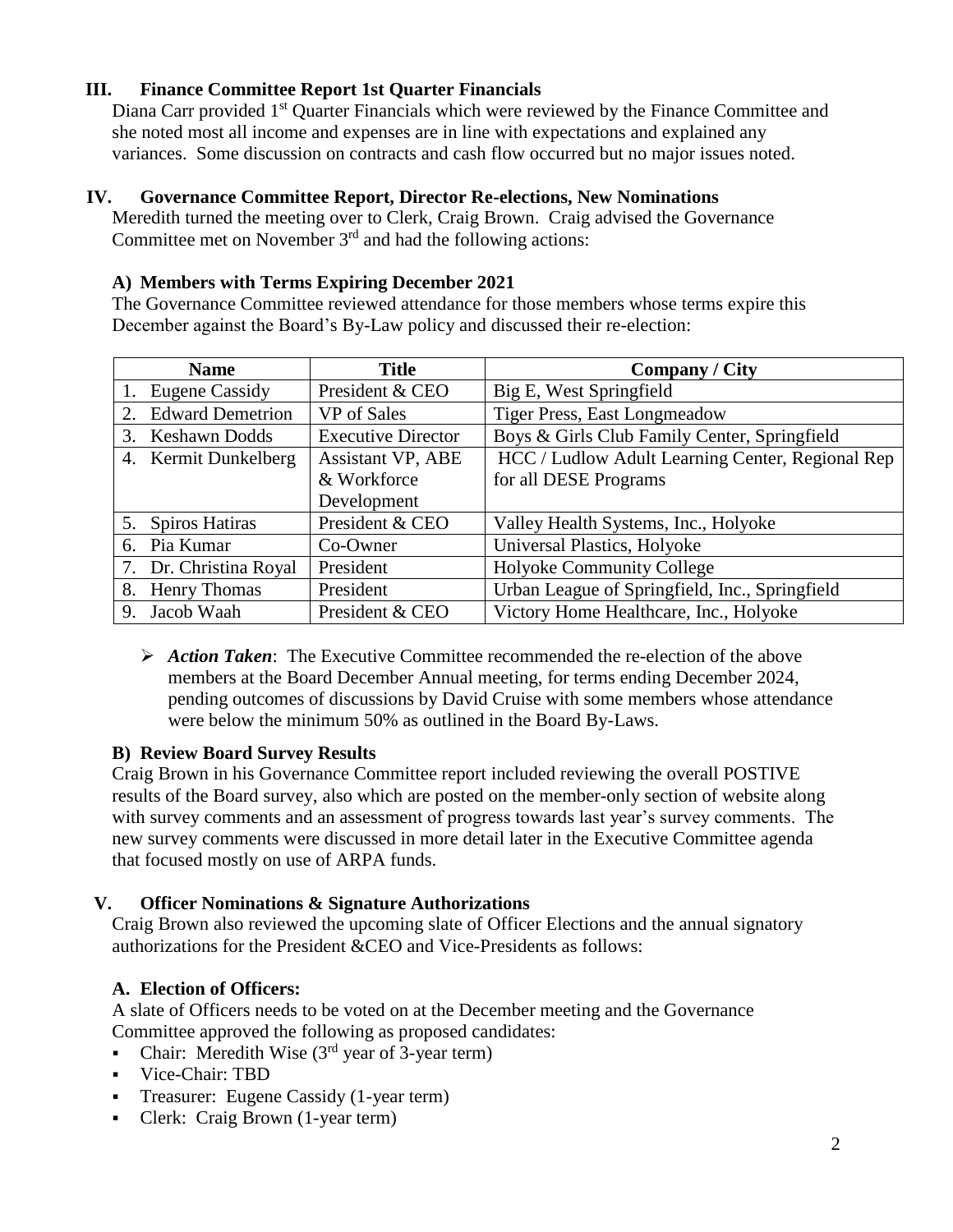- President and Chief Executive Officer (non-voting): David M. Cruise
- Vice-President of Administration and Workforce Systems (non-voting): Christine Abramowitz
- Vice-President and Comptroller (non-voting): Diana Carr
- Vice-President of Workforce Operations (non-voting): Steven Trueman
	- *Action Taken:* A motion was made that the terms of Officers be nominated for election at the December Annual Board meeting was seconded and unanimously approved.

### **B. Signature Authorizations:**

The Executive Committee annually votes to authorize the President & CEO of the MHHCWB  $501(c)(3)$  corporation to sign contracts and other legal business documents on its behalf.

### *Actions Taken:*

- A motion to authorize the President  $&$  CEO to sign MHHCWB contracts and legal documents and for the Vice-President of Director of Planning and Workforce Systems to be a back-up signatory on MHHCWB sub-contracts and
- For the Vice-President of Workforce Development Operations to be the primary signatory on all Workforce Innovation and Opportunity Act Umbrella Contracts for Individual Training Account (ITA) contracts, On-the-Job Training (OJT) contracts, all checks for ITAs, OJTs and WIOA customer support service payments, and in the President & CEO's absence, all other checks *were seconded and unanimously approved*.

# **VI. Strategic Planning Committee Report**

Gina Golash-Kos provided the Strategic Planning Committee report as a screen share which included their review of the progress in the  $1<sup>st</sup> QTR$  of the Strategic Plan KPIs and more discussion on Strategic Priority 2, highlighting more detailed activities related to the goals of program coordination & capacity building as well as on career center operational enhancements. They then had a focused discussion on the status of the region's Labor Force Participation rate and how it, and its related goal in our Regional Planning Blueprint, has changed since first defined in 2018 and over the onset of the pandemic.

# **VII. President & CEO Report**

David provided his President & CEO report on the re-opening of the MH OSCCs by appointment only (mostly) and some walk-on traffic but that seemed to be more about UI claims issues; the change in MHHCWB staff modified work schedules to 3 days a week in the office and 2 days remote and the expected infusion of federal ARPA funding which will require a huge ramp-up of programmatic activities.

# **VIII. Use of WIOA FY22 Funds**

An update on how some WIOA funds are being used to pilot some activities for adults, dislocated workers and youth was provided and:

 *Action Taken*: A vote to approve any changes beyond 10% of current youth contract amounts was taken, seconded and approved.

# **IX. Strategic Thinking Discussion: 2021 Board Survey Comments**

The committee continued discussion on the 2021 Board Survey comments focusing on these areas: